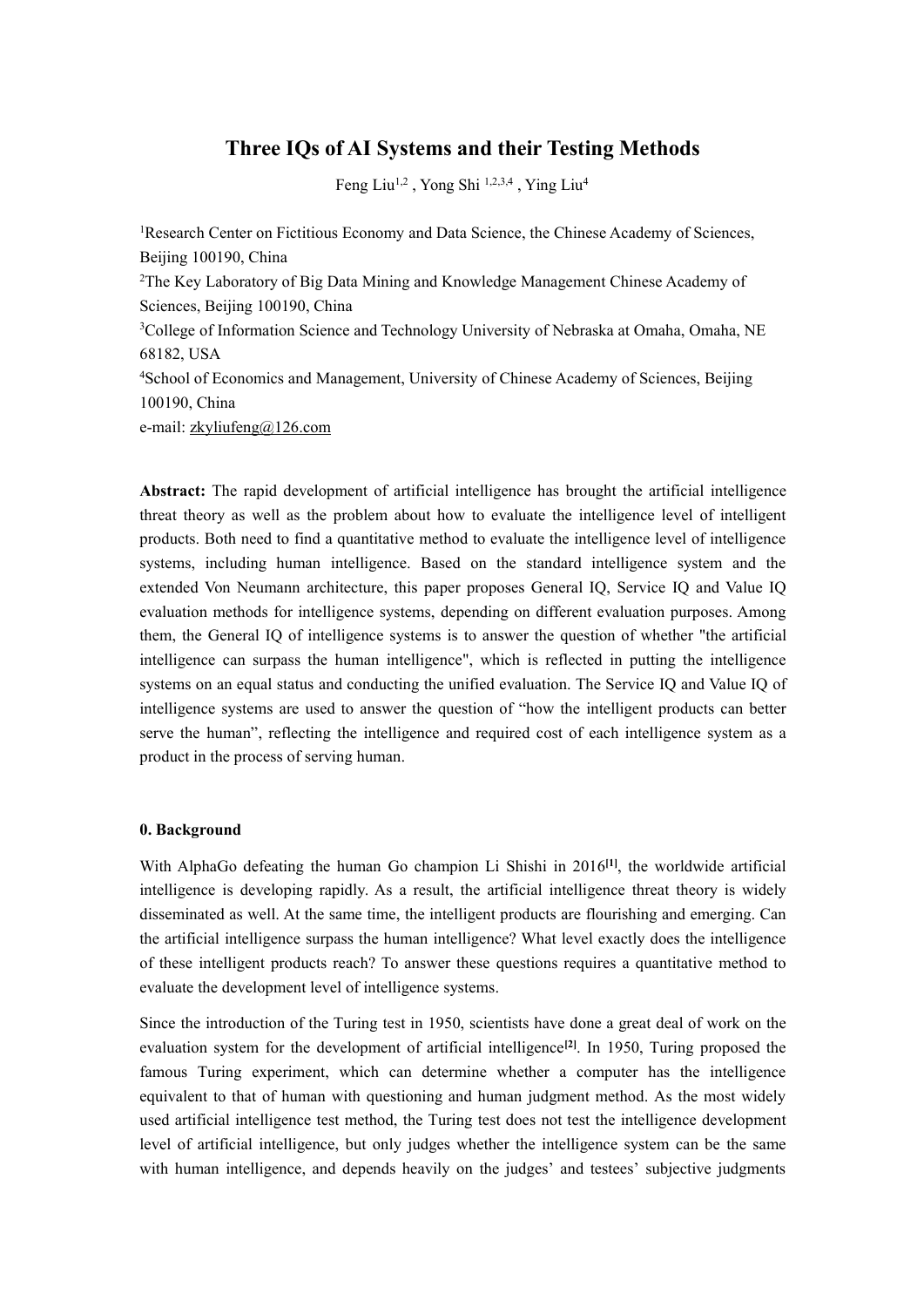due to too much interference from human factors, so some people often claim their ideas have passed the Turing test, even without any strict verification.

On March 24, 2015, the Proceedings of the National Academy of Sciences (PNAS) published a paper proposing a new Turing test method called "Visual Turing test", which was designed to perform a more in-depth evaluation on the image cognitive ability of computer **[3]**.

In 2014, Mark O. Riedl of the Georgia Institute of Technology believed that the essence of intelligence lied in creativity. He designed a test called Lovelace version 2.0. The test range of Lovelace 2.0 includes the creation of a virtual story novel, poetry, painting and music **[4]**.

There are two problems in various solutions including the Turing test in solving the artificial intelligence quantitative test. Firstly, these test methods do not form a unified intelligent model, nor do they use the model as a basis for analysis to distinguish multiple categories ofintelligence, which leads to that it is impossible to test different intelligence systems uniformly, including human; secondly, these test methods can not quantitatively analyze artificial intelligence, or only quantitatively analyze some aspects of intelligence. But what percentage does this system reach to human intelligence? How's its ratio of speed to the rate of development of human intelligence? All these problems are not covered in the above study.

In response to these problems, the author of this paper proposes that: There are three types of IQs in the evaluation of intelligence level for intelligence systems based on different purposes, namely: General IQ, Service IQ and Value IQ. The theoretical basis of the three methods and IQs for the evaluation of intelligence systems, detailed definitions and evaluation methods will be elaborated in the following.

#### **1. Theoretical Basis: Standard Intelligence System and Extended Von Neumann Architecture**

People are facing two major challenges in evaluating the intelligence level of an intelligence system, including human beings and artificial intelligence systems. Firstly, artificial intelligence systems do not currently form a unified model; secondly, there is no unified model for the comparison between the artificial intelligence systems and the human at present.

In response to this problem, the author's research team referred to the Von Neumann Architecture **[5]**, David Wexler's human intelligence model **[6]**, and DIKW model system in the field of knowledge management **[7]**, and put forward a "standard intelligent model", which describes the characteristics and attributes of the artificial intelligence systems and the human uniformly, and takes an agent as a system with the abilities of knowledge acquisition, mastery, creation and feedback **[8]** (see Figure 1).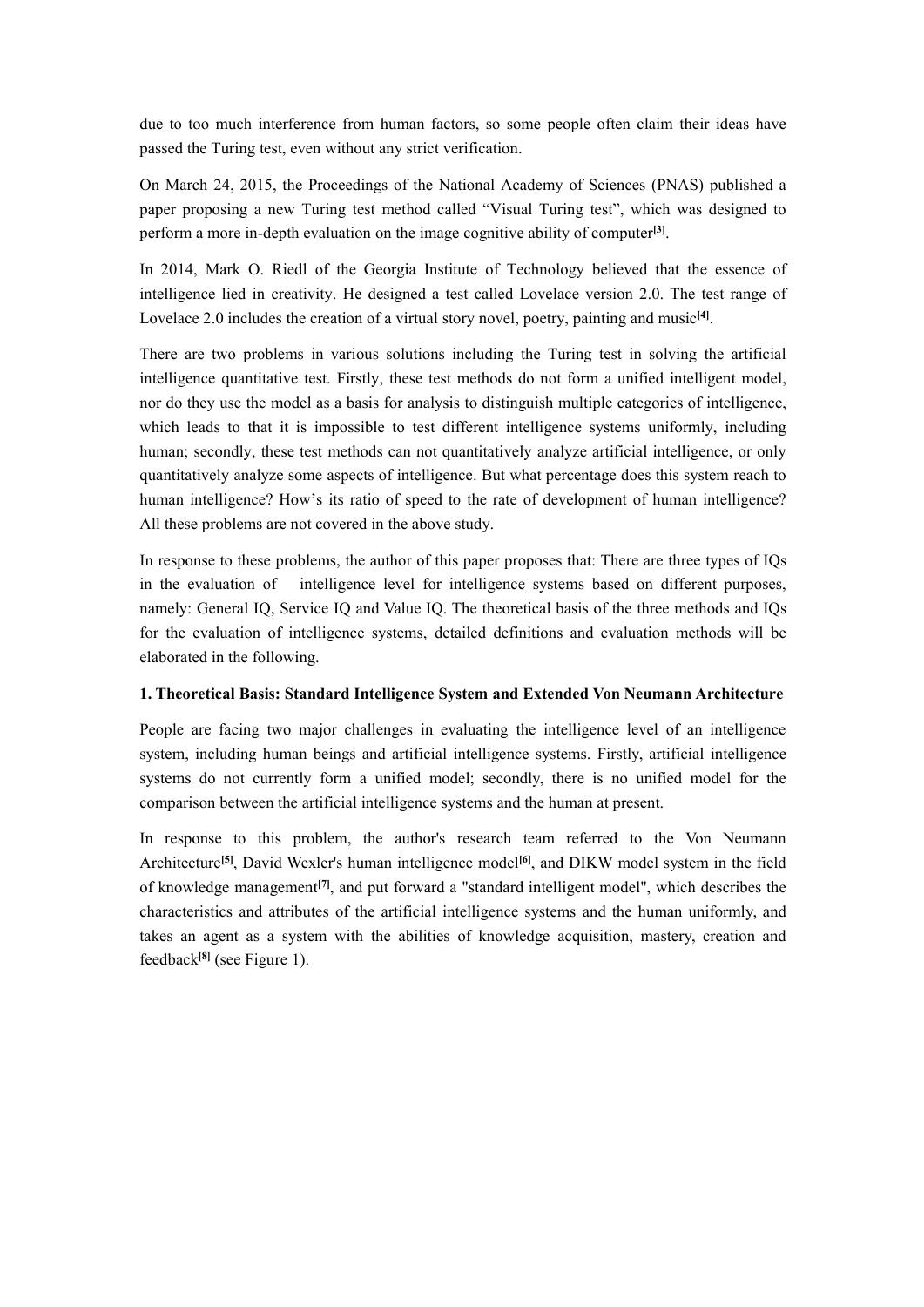

Figure 1 Standard Intelligence Model

Based on this model in combination with Von Neumann architecture, an extended Von Neumann architecture can be formed (see Figure 2). Compared to the Von Neumann architecture, this model is added with innovation and creation function that can discover new elements of knowledge and new laws based on the existing knowledge, and make them stored in the storage for use by computers and controllers, and achieve knowledge interaction with the outside through the input / output system. The second addition is an external knowledge database or cloud storage that enables knowledge sharing, whereas the Von Neumann architecture's external storage only serves the single system.



- A. Arithmetic logic unit D. innovation generator
- B. Control unitE. input device
- C. Internal memory unit F. output device

Figure 2 Expanded Von Neumann Architecture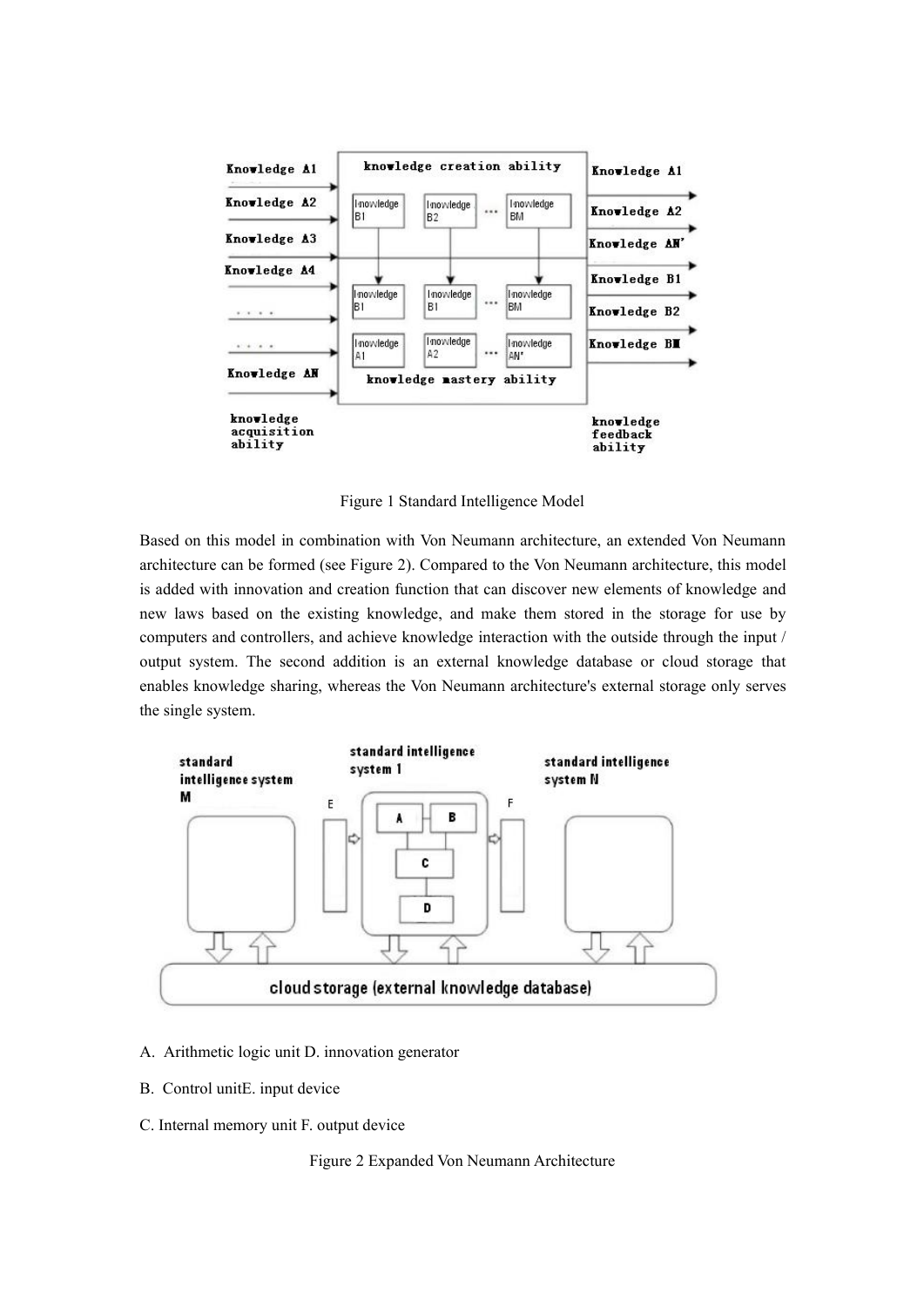# 2. **Definitions** of Three **IQs** of Intelligence System

# **2.1 Proposal of AI General IQ (AI G IQ)**

Based on the standard intelligent model, the research team established the AI IQ Test Scale and used it to conduct AI IQ tests on more than 50 artificial intelligence systems including Google, Siri, Baidu, Bing and human groups at the age of 6, 12, and 18 respectively in 2014 and 2016. From the test results, the performance of artificial intelligence systems such as Google and Baidu has been greatly increased from two years ago, but still lags behind the human group at the age of **[9]** (see Table1 and Table 2).

|              |         |         | 1,000 to 1,000 mm and 1,000 mm and 1,000 mm and 1,000 mm and 1,000 mm and 1,000 mm and 1,000 mm and 1,000 mm a |             |
|--------------|---------|---------|----------------------------------------------------------------------------------------------------------------|-------------|
|              |         |         |                                                                                                                | Absolute IQ |
|              | Human   | Human   | 18 years old                                                                                                   | 97          |
| 12           | Human   | Human   | 12 years old                                                                                                   | 84.5        |
| 3            | Human   | Human   | 6 years old                                                                                                    | 55.5        |
| 4            | America | America | Google                                                                                                         | 47.28       |
| 5            | Asia    | China   | duer                                                                                                           | 37.2        |
| 6            | Asia    | China   | Baidu                                                                                                          | 32.92       |
| 17           | Asia    | China   | Sogou                                                                                                          | 32.25       |
| 18           | America | America | Bing                                                                                                           | 31.98       |
| 19           | America | America | Microsoft's Xiaobing                                                                                           | 24.48       |
| $ 10\rangle$ | America | America | <b>SIRI</b>                                                                                                    | 23.94       |

Table 1. Ranking of top 13 artificial intelligence IQs for 2014.

Table 2 IQ scores of artificial intelligence systems in 2016

|             |         |         |              | Absolute IQ |
|-------------|---------|---------|--------------|-------------|
|             | 2014    | Human   | 18 years old | 97          |
| $ 2\rangle$ | 2014    | Human   | 12 years old | 84.5        |
| 3           | 2014    | Human   | 6 years old  | 55.5        |
| 4           | America | America | Google       | 47.28       |
| $\vert$ 5   | Asia    | China   | Duer         | 37.2        |
| $ 6\rangle$ | Asia    | China   | Baidu        | 32.92       |
| 17          | Asia    | China   | Sogou        | 32.25       |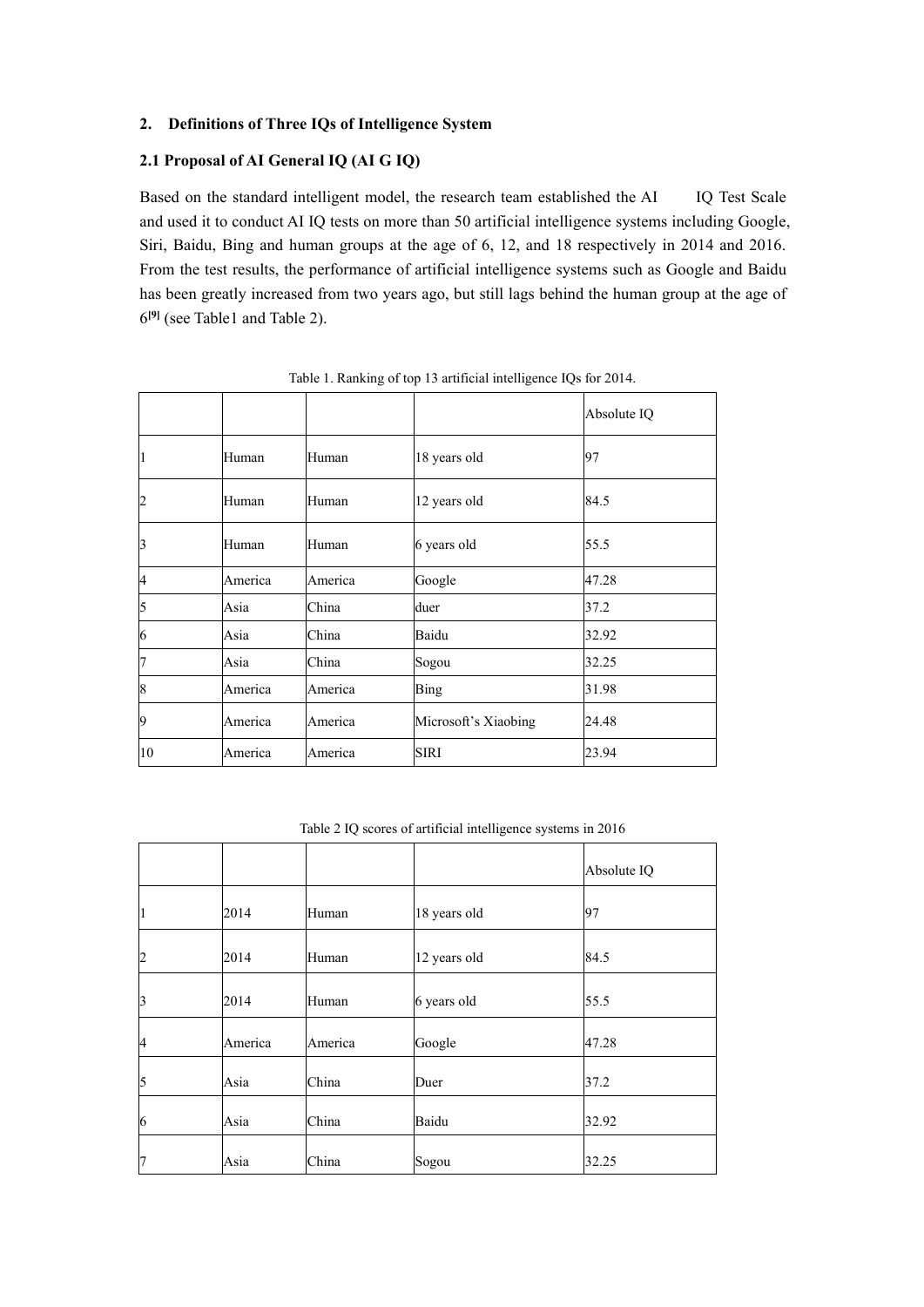| 18 | America | America        | Bing                 | 31.98 |
|----|---------|----------------|----------------------|-------|
| 19 | America | America        | Microsoft's Xiaobing | 24.48 |
| 10 | America | <b>America</b> | <b>SIRI</b>          | 23.94 |

It should be said that the above AI IQ tests were conducted to solve the problem of whether AI can surpass human intelligence. This research treats every intelligence system including robots, AI software systems, human, animals and other creatures as equal agents and observes their intelligence level displayed during interaction with the nature.(see figure 3)



Figure 3 Schematic of AI General IQ

Definition 1: Based on the standard intelligent model, in order to solve the problem of "evaluating the development level of each intelligence system", all the intelligence systems are regarded as equal agents. The intelligent evaluation scores formed by a unified AI IQ Test Scale can be called Artificial Intelligence General intelligence quotient (AI G IQ) for AI systems.

#### **2.2 Proposal of Service IQ for Intelligence System**

In practice, we found that except for a few AI systems, which are produced for scientific experiments and do not provide auxiliary services to humans, most other AI systems are manufactured to better serve the human and their intelligence is mainly reflected in the process of serving. The higher the intelligence level is, the better service to the human will be.

In this case, if we perform the evaluation by using AI G IQ criteria, it is significantly different from the original purpose of the product being manufactured. This requires us to choose the service-related indicators for evaluation according to the characteristics of such AI systems on the basis of the standard intelligent model.

These indicators are correlated to AI G IQ evaluation indicators, but the two are of large difference. The constraints to the artificial intelligence including lawsand ethics should also be classified into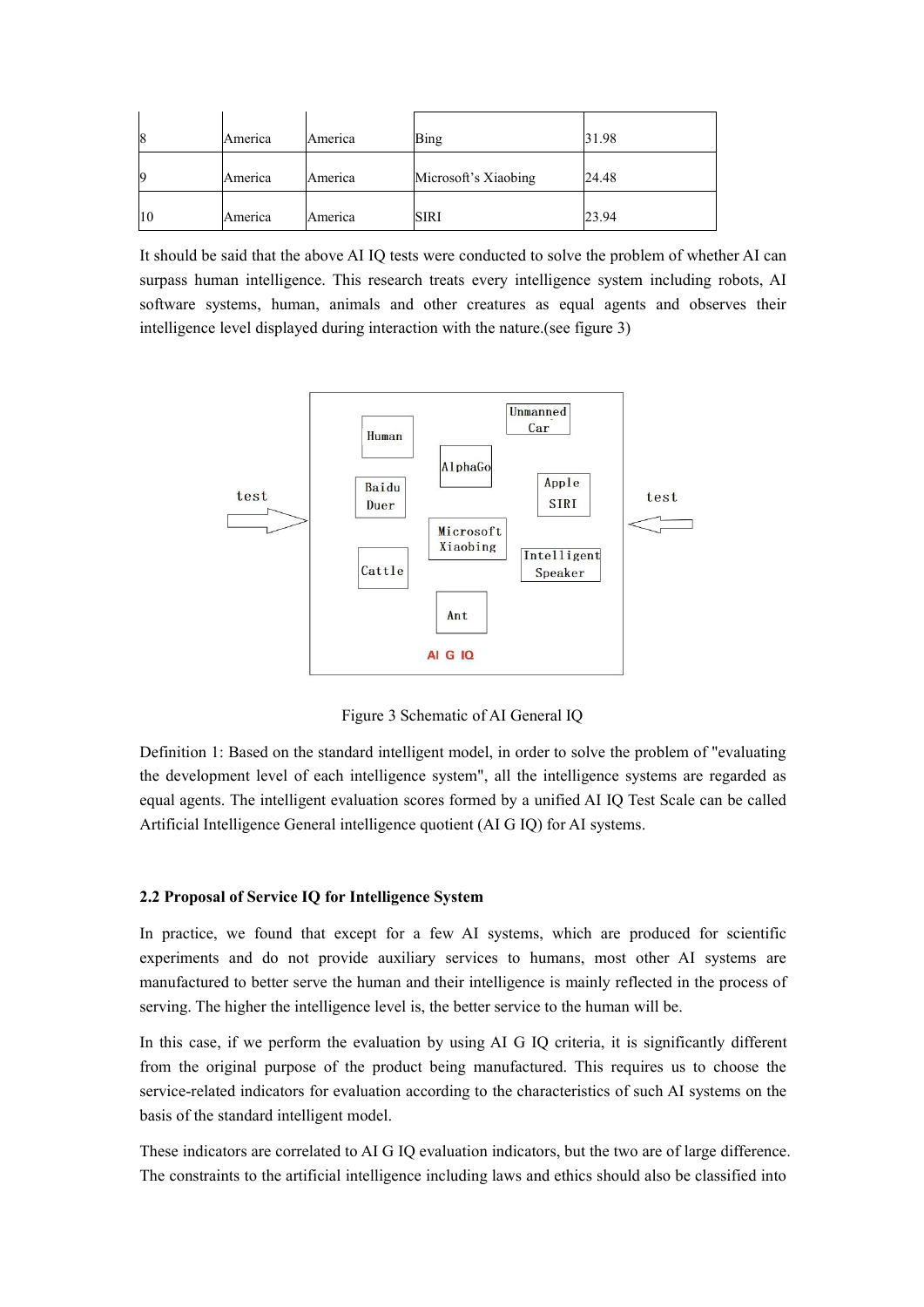the Service IQ of intelligence system, instead of into the general IQ of intelligence system(see figure 4).



Figure 4 Schematic of AI Service IQ

Definition 2: Based on the standard intelligent model, in order to answer the question "how intelligence systems can better serve the human?", the intelligence level of the intelligent products in the service process is tested and the generated intelligent evaluation scores can be called Artificial Intelligence Service Intelligence Quotient (AI S IQ).

## **2.3 Proposal of AI Value IQ**

AI systems that provide services or supportive work for the human tend to be provided with corresponding intelligent products by different companies and enterprises in order to achieve the same service content. For example, there are brands for intelligent speakers such as Amazon and Baidu, and intelligent chatting robots include iFlytek, Apple Siri, etc. Due to the fact that they are manufactured by different enterprises to achieve the same or similar functions, the cost or price of each enterprise will be different. The correlation between service IQ and cost orprice will have major influence on consumers to purchase the intelligent products(see figure 5).



Figure 5 Schematic of AI Value IQ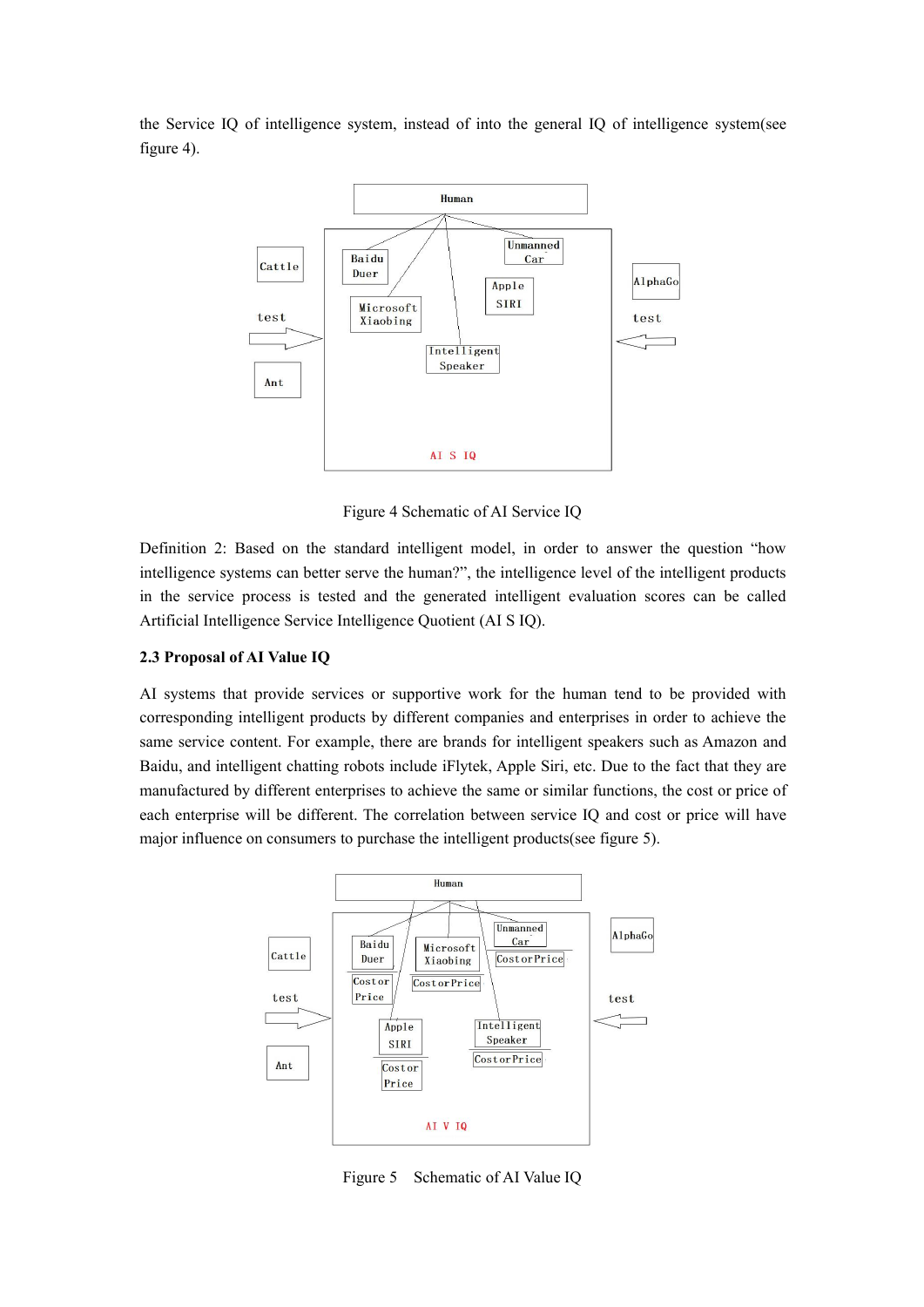Definition 3: Based on the standard intelligent model, in order to help the user to determine how much is needed to obtain the intelligence ability of the intelligence system, the intelligent service IQ is divided by the selling price of the system to form an intelligent evaluation score, which can be called Artificial Intelligence Value Intelligence quotient (AI V IQ).

## **3. Design of Three IQs Test Scale for Intelligence System**

## **3.1. General IQ Test Scale of Intelligence System**

In order to solve the problem of "Can AI surpass human intelligence?", beginning in 2014, the researchers of this paper divided the intelligence into four categories, i.e. knowledge acquisition, mastery, creation and feedback. And according to the standard intelligent model, the four categories were further divided into 15 sub-categories for evaluating AI and human intelligence from more dimensions. The 15 sub-categories include the ability to recognize and output images, text and sound, general knowledge, calculation, translation, arrangement, creation, picking, guess, discovery, etc., and each sub-category has different weights.

In 2017, based on the development of AI and the latest research on intelligence, the research team adjusted the AI General IQ Test Scale from the test classification and the classification weight by mainly adding: **1. Ability to recognize dynamic images; 2. Ability to recognize and express emotions; 3. Ability to identify enemies and friends; 4. Ability to disguise true intentions; 5. Ability to achieve mobile positioning; and 6. Ability to transform the world.** In addition, the more detailed work is also done for the testing on the general knowledge and creation (as shown in Table 3).

| Level-I Indicators              | Level-II Indicators               | Description                                                                                                                                                                                                                                                                                 | Weight |
|---------------------------------|-----------------------------------|---------------------------------------------------------------------------------------------------------------------------------------------------------------------------------------------------------------------------------------------------------------------------------------------|--------|
| Ability to acquire<br>knowledge | Ability<br>to<br>recognize text   | To understand whether the test target can understand and<br>answer the test questions consisting of text                                                                                                                                                                                    |        |
|                                 | Ability<br>to<br>recognize sound  | To understand whether the test target can understand and<br>answer the test questions consisting of sound                                                                                                                                                                                   |        |
|                                 | Ability<br>to<br>recognize images | To understand whether the test target can understand and<br>answer the test questions consisting of static images                                                                                                                                                                           |        |
|                                 | Other information<br>input method | Infrared ray, ultrasound wave, radio signals, touch, taste and<br>smell                                                                                                                                                                                                                     |        |
| Ability to master<br>knowledge  | General<br>knowledge              | To test the test target's breadth of knowledge from the<br>aspects of history, astronomy, geography, physics,<br>chemistry, biology, politics, literature as well as rules of<br>chess, Chinese chess and Go. For example: What are the<br>names of the three types of human blood vessels? |        |
|                                 | Translation                       | To test the target's ability to translate different languages<br>based on the five international languages<br>set by the<br>UN. For example, please translate the sentence "can the<br>intelligence of machine surpass the human intelligence" into<br>English.                             |        |
|                                 | Calculation                       | To understand the target's computing ability, speed and<br>accuracy. For example: what's the result of 356 * 4-213?                                                                                                                                                                         |        |
|                                 | Ability to identify               | To understand whether the test target can understand the                                                                                                                                                                                                                                    |        |

Table 3 General IQ Test Scale for Intelligence System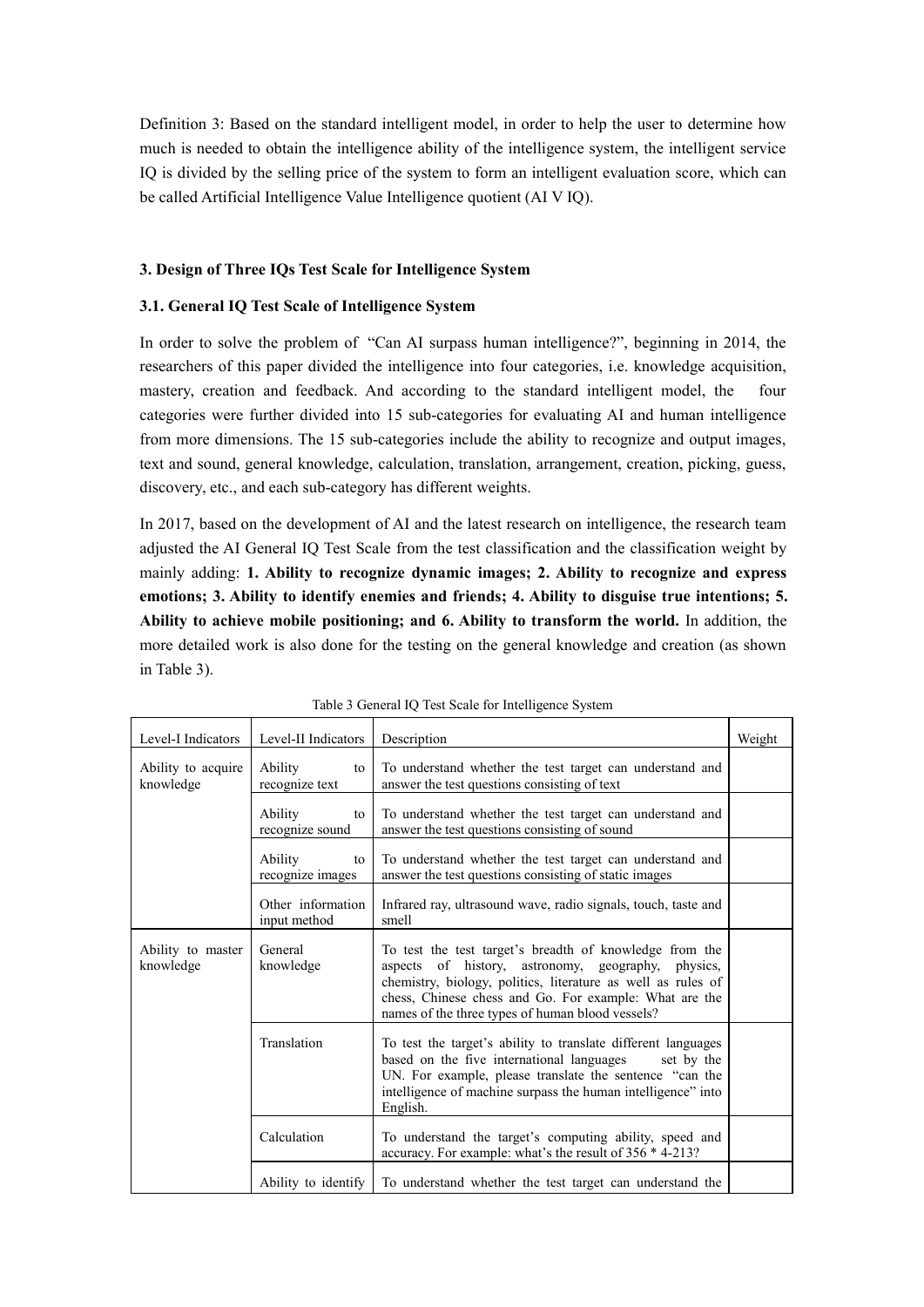|                                 | emotions                                         | emotions of creatures in different scenarios.                                                                                                                                                                                                                          |  |
|---------------------------------|--------------------------------------------------|------------------------------------------------------------------------------------------------------------------------------------------------------------------------------------------------------------------------------------------------------------------------|--|
|                                 | Ability to express<br>emotions                   | To understand whether the test target can understand how<br>emotions should be expressed in different scenarios.                                                                                                                                                       |  |
|                                 | Arrangement                                      | To understand the test target's ability to identify the<br>relationship of things. For example, rank division<br>commander, platoon leader, company commander, squad<br>leader, battalion commander and regimental commander<br>from major military rank to minor one. |  |
|                                 | Picking                                          | To understand whether the test target can pick out the same<br>or different types of things. For example: choose the<br>different one from snake, tree and tiger.                                                                                                      |  |
|                                 | Intelligent game                                 | To understand the test target's ability to master the human's<br>rules in chess, Chinese chess, Go, Bridge, Mahjong and<br>video games, and reach the professional level in these<br>games.                                                                            |  |
| Knowledge<br>innovation ability | Association                                      | To understand the test target's ability to observe the<br>similarity. For example: feet correspond to hands, what<br>correspond to legs?                                                                                                                               |  |
|                                 | Creation                                         | To understand the test target's ability to achieve a secondary<br>creation based on the given materials. For example, please<br>tell a story by using sky, rainbow, panda, mountain and<br>hunter as keywords.                                                         |  |
|                                 | Guess                                            | To understand the test target's ability to guess the depicted<br>thing according to the given materials. For example, there is<br>an animal which is like a wolf a lot, but domesticated, and<br>very loyal to the human. What is it?                                  |  |
|                                 | Ability to identify<br>enemies<br>and<br>friends | To understand whether the test target can identify enemies,<br>friends and innocent strangers based on the described scene                                                                                                                                             |  |
|                                 | Discovery (laws)                                 | To understand whether the test target can discover the laws<br>from the known information and apply the same. For<br>example: what number will be after 1, 2, 4, 7, 11 and 16?                                                                                         |  |
|                                 | Problem discovery                                | To understand whether the test target can pose questions<br>based on specific scenarios, in order to get more<br>information or find solutions.                                                                                                                        |  |
|                                 | Target definition                                | To understand whether the test target can define the target<br>based on the needs or problems to solve.                                                                                                                                                                |  |
|                                 | New<br>knowledge<br>learning                     | To understand whether the test target can recognize the<br>value of knowledge and deposit the same into general<br>knowledge database                                                                                                                                  |  |
|                                 | Ability to disguise<br>true intentions           | To understand whether the test target can know the<br>disguised true intentions based on particular scenes.                                                                                                                                                            |  |
| Knowledge<br>feedback ability   | Ability to express<br>in text                    | To understand whether the test target can express the test<br>results in text.                                                                                                                                                                                         |  |
|                                 | Ability to express<br>by sound                   | To understand whether the test target can express the test<br>results in sound.                                                                                                                                                                                        |  |
|                                 | Ability to express<br>with graphics              | To understand whether the test target can express the test<br>results with graphics.                                                                                                                                                                                   |  |
|                                 | Ability to achieve<br>mobile positioning         | To understand whether the test target can reach the specific<br>location by using and controlling the connection part of the<br>intelligence system according to the demands.                                                                                          |  |
|                                 | Ability<br>to                                    | To understand whether the test target can transform                                                                                                                                                                                                                    |  |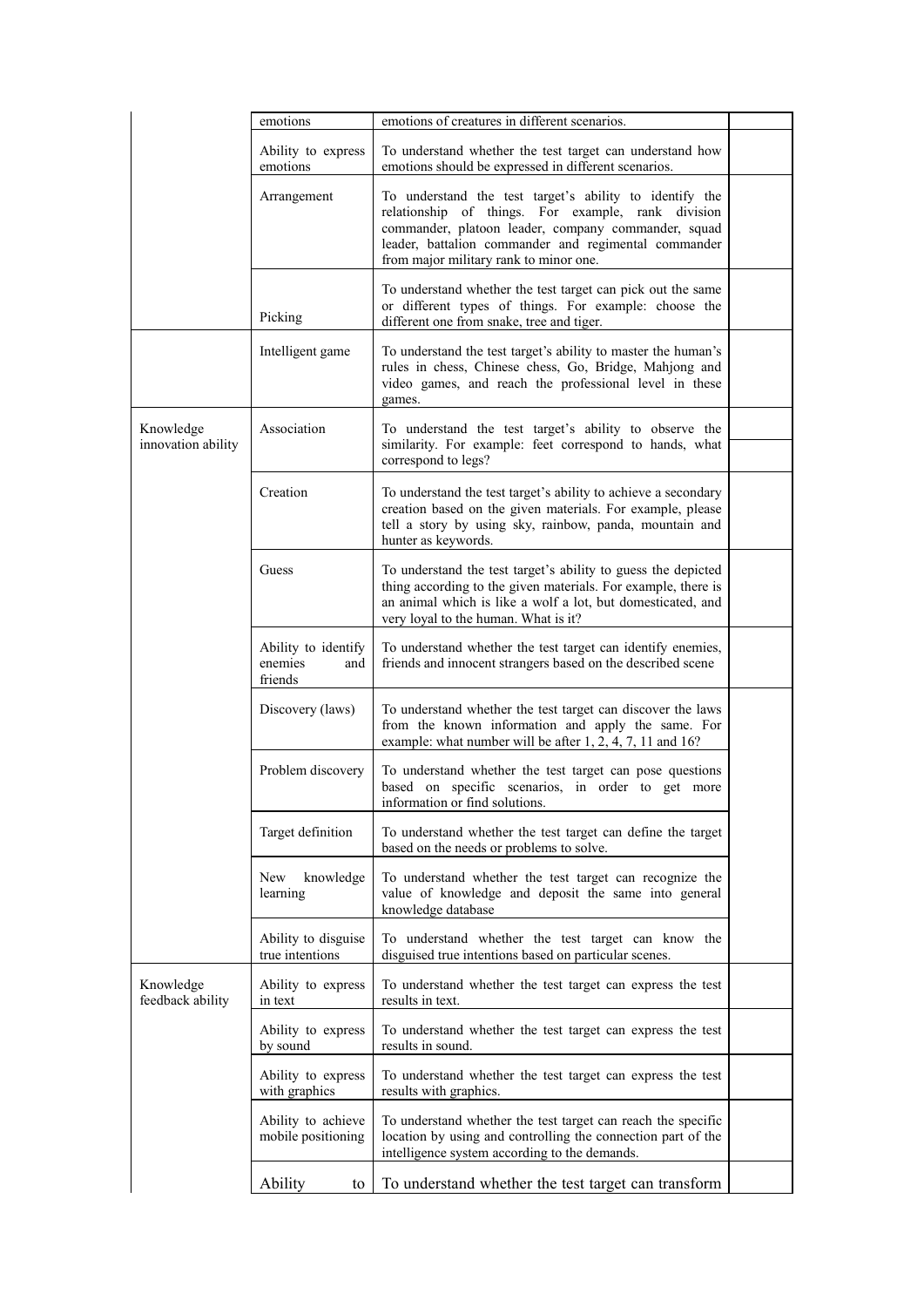| transform<br>real world | the and change the objective world by using and<br>controlling the intelligence system according to the<br>demands. |  |
|-------------------------|---------------------------------------------------------------------------------------------------------------------|--|
| Ability<br>ways         | to To output information via infrared rays, ultrasound<br>output in other   waves, wire signals, etc.               |  |

Let the general IQ of intelligent systems be IQAIG, FGi is the score of the level-II evaluation indicators, WGi is the weight of the level-II evaluation indicators, and N is the number of the evaluation indicators. Therefore, the general IQ of intelligent systems is as below:

Formula 1  $IQ_{AIG} = \sum_{i=1}^{N} FG_i \times WG_i$ 

# **3.2. Service IQ Test Scale for Intelligence System**

At present, there are a large number of intelligence systems such as chatting robots, intelligent search engines, intelligent speakers, smart phones, intelligent cars, intelligent washing machines, intelligent refrigerators, etc., most of which are serving a certain demand of human as a commodity. These intelligence systems can be called intelligent products.

The Service IQ Test Scale for Intelligence System below is formed by extracting their common characteristics according to different service demands, under the standard intelligence system and the extended Von Neumann architecture. The following aspects are highlighted in this Service IQ Test Scale (see Table 4).

1. Ability to perceive surrounding intelligence systems and identity of the user

2. Ability to interact with the Internet cloud.

3. Ability to display their own internal status to the user in real time, and provide support when any failure occurs

4. Ability to serve the human in accordance with local law and ethics

5. Ability to protect the user and others in hazardous situations

6. Ability to use and replenish their own energy automatically

# Table 4 Service IQ Test Scale for Intelligence Systems

| Class I            | Class II             | Introduction                                                                                                                                                                                                                                                               | Weight |
|--------------------|----------------------|----------------------------------------------------------------------------------------------------------------------------------------------------------------------------------------------------------------------------------------------------------------------------|--------|
| Knowledge<br>Input | Sound<br>Recognition | To reflect the intelligence system's ability to acquire<br>data, information or knowledge through sound. The<br>acquisition of sound from both the external world and<br>the Internet world can be viewed in terms of the type,<br>quality and flexibility of recognition. |        |
|                    | Image                | To reflect the intelligence system's ability to acquire                                                                                                                                                                                                                    |        |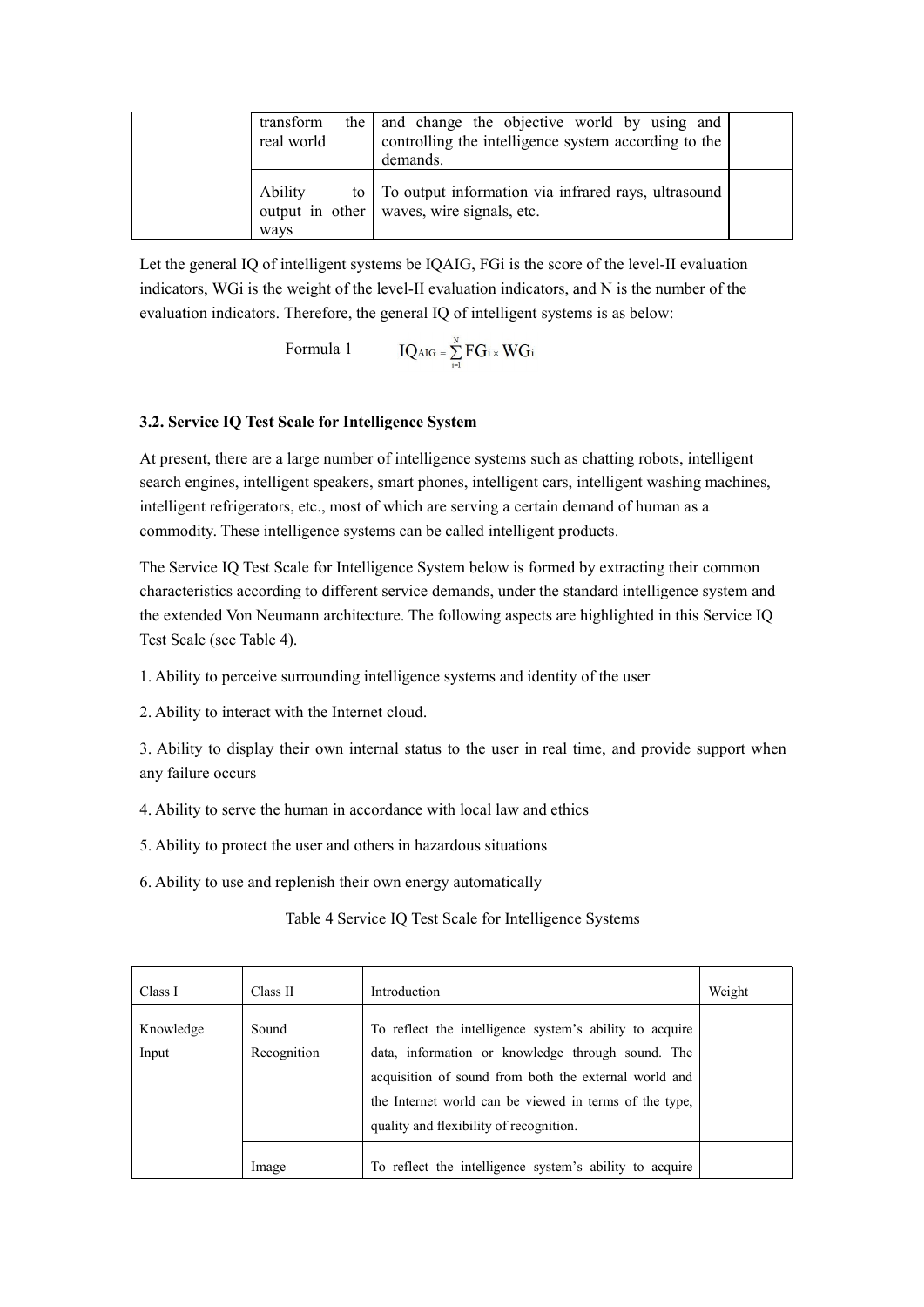|                      | Identification             | data, information or knowledge through images. The<br>acquisition of images from both the external world and<br>the Internet world can be viewed in terms of the type,<br>quality and flexibility of identification.                                                     |  |
|----------------------|----------------------------|--------------------------------------------------------------------------------------------------------------------------------------------------------------------------------------------------------------------------------------------------------------------------|--|
|                      | Text Recognition           | To reflect the intelligence system's ability to acquire<br>data, information or knowledge through text. The<br>acquisition of text from both the external world and the<br>Internet world can be viewed in terms of the type, quality<br>and flexibility of recognition. |  |
|                      | Keying<br>for<br>Execution | To reflect the intelligence system's ability to output<br>information via radio signals, infrared rays, ultrasound<br>waves, laser, etc.                                                                                                                                 |  |
|                      | Other Inputs               | To reflect the intelligence system's ability to perform the<br>detection via wireless, infrared ray, ultrasonic wave,<br>laser and other methods.                                                                                                                        |  |
| Knowledge<br>Mastery | Basic knowledge            | To reflect the intelligence system's ability to master<br>history,<br>physics,<br>chemistry,<br>biology,<br>geography,<br>astronomy, literature, art, translation and math.                                                                                              |  |
|                      | Professional<br>knowledge  | To reflect the intelligence system's ability to master the<br>professional knowledge based on the intelligent<br>products' intended purpose of serving the human.                                                                                                        |  |
|                      | Emotion<br>Recognition     | To understand whether the intelligent products can<br>understand the emotions of creatures in different<br>scenarios.                                                                                                                                                    |  |
|                      | Emotion<br>Expression      | To understand whether the intelligent products can<br>understand how emotions should be expressed in<br>different scenarios.                                                                                                                                             |  |
|                      | Character Setup            | To reflect whether the intelligent products can set who is<br>their own owner, casual user and stranger.                                                                                                                                                                 |  |
|                      | Automatic<br>networking    | To reflect whether the intelligent products can connect to<br>the Internet automatically or very easily.                                                                                                                                                                 |  |
|                      | Energy<br>management       | To reflect whether the intelligent products have the<br>ability to independently support the operation of the<br>system, including the ability to proactively look for<br>energy for charging.                                                                           |  |
|                      | Equipment                  | To reflect the intelligent products' ability to link and                                                                                                                                                                                                                 |  |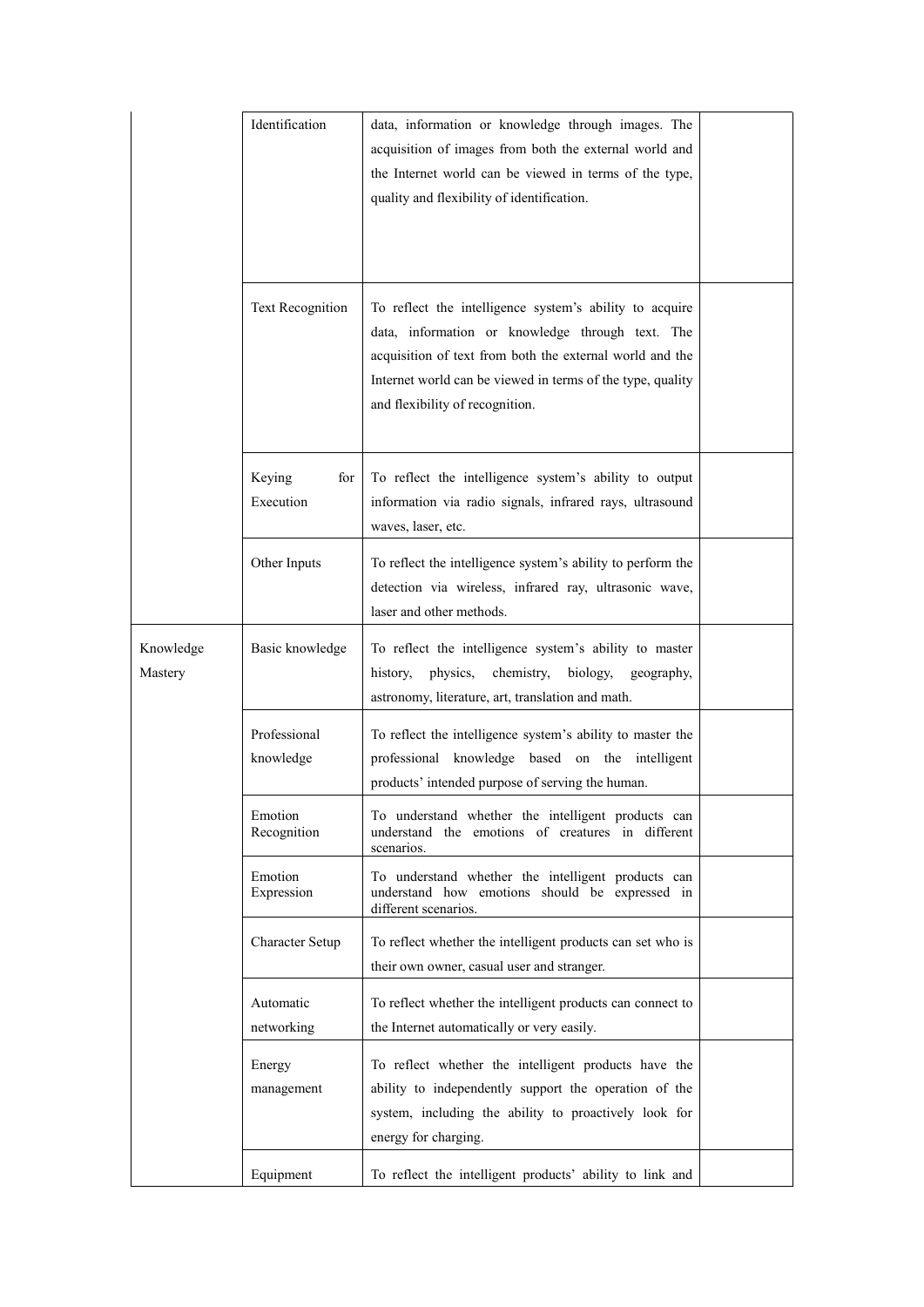|                         | interoperability           | exchange information with other systems or intelligence<br>systems, including the convenience and breadth of<br>linking.                                                                                                                                                               |  |
|-------------------------|----------------------------|----------------------------------------------------------------------------------------------------------------------------------------------------------------------------------------------------------------------------------------------------------------------------------------|--|
|                         | Cloud interaction          | To reflect the intelligent products' ability to interact with<br>the cloud, including the ability to acquire basic and<br>specialized knowledge from the cloud and store the same<br>locally, and the ability to update the control system of the<br>intelligent products at the cloud |  |
|                         | Cloud Upgrade              | To reflect the intelligent products' ability to achieve<br>system upgrade from the cloud, so that the intelligent<br>systems are more capable.                                                                                                                                         |  |
|                         | <b>Healthy Display</b>     | To reflect whether the intelligent products can<br>understand the operation and health condition of each<br>component of themselves and show that to the user                                                                                                                          |  |
| Knowledge<br>Innovation | <b>Cyber Protection</b>    | To reflect whether the intelligent products can prevent<br>threats from the cyber world, such as viruses and<br>hackers.                                                                                                                                                               |  |
|                         | Character<br>Perception    | To reflect whether the intelligent products can use their<br>knowledge acquisition ability to perceive other<br>intelligent characters in the immediate vicinity,<br>specifically the ability to distinguish among the owner,<br>casual user, and stranger.                            |  |
|                         | Law Discovery              | To reflect whether the intelligent products can discover<br>specific laws in the information knowledge gained by<br>knowledge acquisition.                                                                                                                                             |  |
|                         | <b>Content Creation</b>    | To reflect whether the intelligent products can perform<br>briefing, describing, writing and creating with the given<br>conditions.                                                                                                                                                    |  |
|                         | <b>User Protection</b>     | To reflect whether the intelligent products can detect the<br>possible dangers that may arise from surrounding<br>environment, including themselves, and notify or take<br>measures to protect the user.                                                                               |  |
|                         | Guess<br>and<br>Prediction | To reflect whether the intelligence products can better<br>serve the user through their guess and prediction ability<br>in the process of serving the human.                                                                                                                           |  |
|                         | Learning Ability           | To reflect whether the intelligent products can learn and<br>understand the new knowledge, new rules, new laws,<br>new ethics and other knowledge according to the user's<br>training, in order to better serve the user.                                                              |  |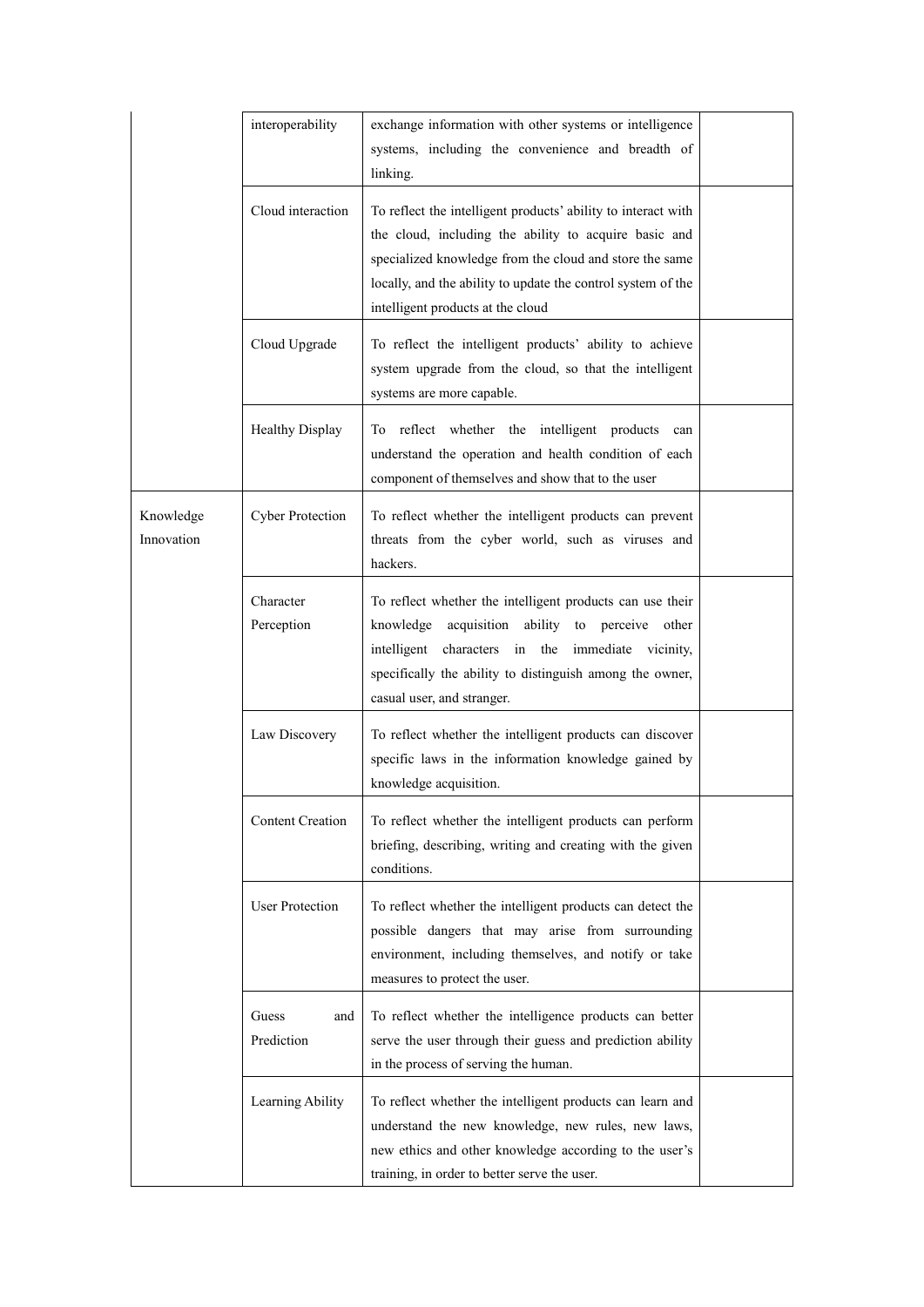|                       | Failure Solving              | To reflect whether the intelligent products can give<br>advice to the user or solve problems automatically<br>through networking etc. when any failure occurs. |  |
|-----------------------|------------------------------|----------------------------------------------------------------------------------------------------------------------------------------------------------------|--|
| Knowledge<br>Feedback | <b>Text Display</b>          | To reflect whether the intelligent products can interact<br>with the user through text display and sound adjustment.                                           |  |
|                       | Image Display                | To reflect whether the intelligent products can interact<br>with the user through image display, including the<br>adjustment of image size and definition.     |  |
|                       | Video Display                | To reflect whether the intelligent products can interact<br>with the user through video display, including the<br>adjustment of video size and definition.     |  |
|                       | Sound Display                | To reflect whether the intelligent products can interact<br>with the user through sound display, including the<br>adjustment of video sound and articulation.  |  |
|                       | Mobile<br>Positioning        | To reflect whether the intelligent products can reach the<br>designated location from the start point based on the<br>user's intention.                        |  |
|                       | World<br>Transforming        | To reflect whether the intelligent products can transform<br>the real world based on the user's intention.                                                     |  |
|                       | Other<br>Output<br>Abilities | Other output abilities include output of infrared rays,<br>ultrasonic waves, radio signals, etc.                                                               |  |

Set the general IQ of intelligence system as  $IQ_{AIS}$ , the score of the level-II evaluation indicators as FS<sub>i</sub>, the weight of the level-II evaluation indicators as WS<sub>i</sub>, and the number of the evaluation indicators as N. Therefore, the general intelligent IQ of intelligence system is as follows:

Formula 2 
$$
IQ_{AIS} = \sum_{i=1}^{N} FS_i \times WS_i
$$

When designing the Service IQ Test Scale of intelligent products which would be used as a standard scale for the intelligent products, we reserved interfaces from the aspects of knowledge acquisition, mastery, creation and feedback in the Test Scale, in order to make it cover different types of the intelligent products to the greatest extent:

1. In the category of knowledge acquisition, "other information input method" has been added to evaluate the new ways in the aspect of knowledge input of the intelligent products.

2. In knowledge mastery,"professional knowledge" is added to evaluate the professional skills of the intelligent products in different fields.

3. In knowledge innovation, "professional innovation" is added to evaluate the professional innovation skills of the intelligent products in different fields.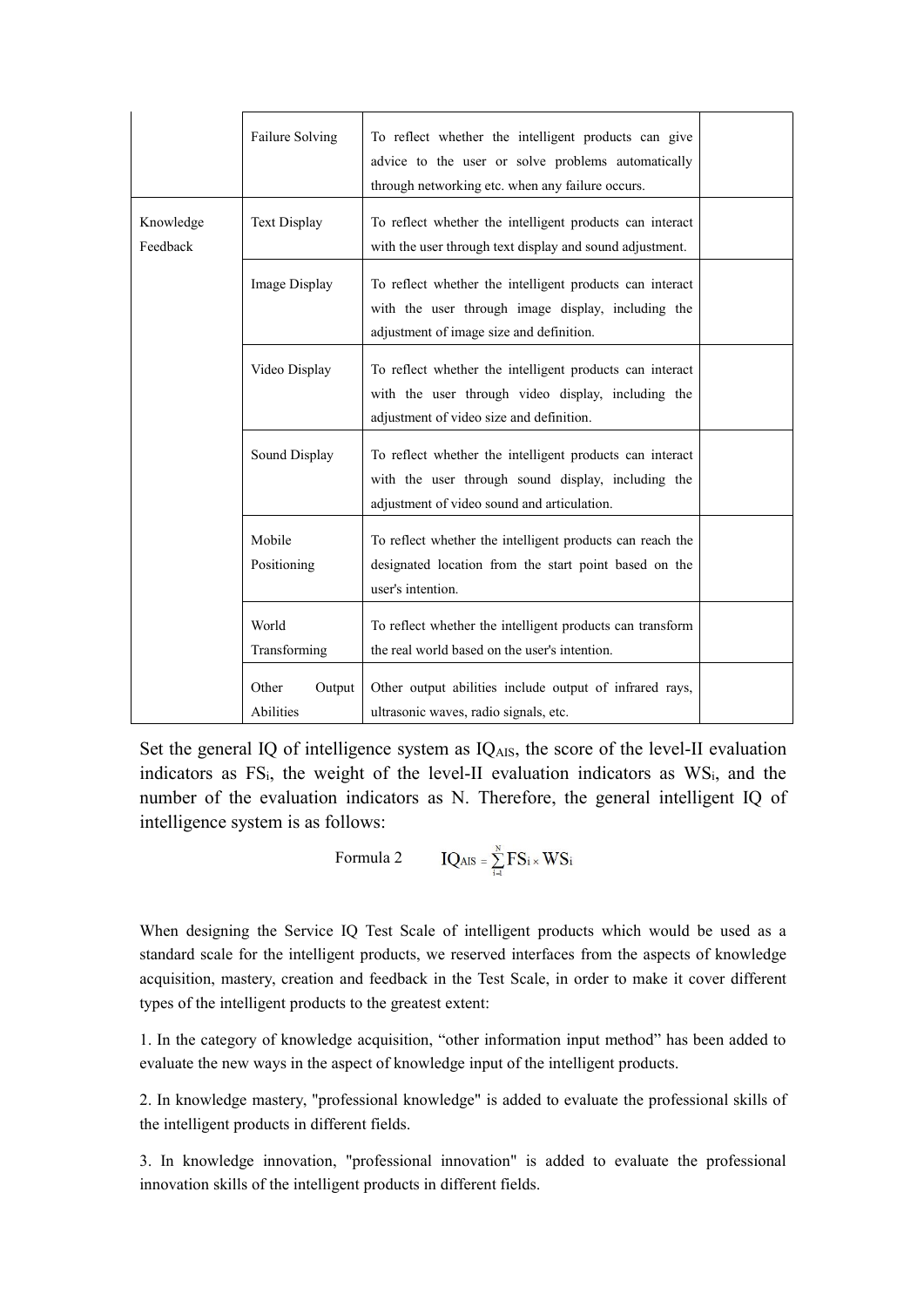4. In the output ability of knowledge, "other output abilities" is added to evaluate new ways in the aspect of knowledge output of the intelligent products.

#### **3.3 Formation Method of Value IQ for Intelligence System**

According to the definition of AIVIQ, if the intelligence system becomes a product to serve the human through selling, suppose the service IQ of intelligence system is AISIQ, and the open price of the intelligent product is P, and then they can form the formula of Value IQ for intelligence system as follows:

Formula 3 AI V IQ=(AI S  $IQ/p$ )\*100

#### **4. Summary:**

This paper argues that the intelligence system has three different IQ evaluation methods and three types of IQs based on different usage and evaluation objectives, namely, AI General IQ, AI Service IQ and AI Value IQ, among which the AI General IQ has been subject to in-depth research in different papers since 2014. It also analyzes the difference between Google, SiRi, Baidu and the human's general intelligence through the common evaluation on AI system and the human.

The AI Service IQ and AI Value IQ newly presented in this paper provide theoretical analysis and implementation method for evaluating the intelligence level of intelligent products. The follow-up work will focus on the evaluation of AI General IQ, AI Service IQ, and AI Value IQ of specific intelligent products such as intelligent speakers, smart phones, intelligent cars, intelligent washing machines and intelligent refrigerators based on the AI Service IO Test Scale.

References:

[1] TIAN Yuan Dong. A Simple Analysis of AlphaGo, [J] .Acta Automatica Sinica,2016(6): 135-143.

[2] Turing.Computing Machinery and Intelligence[J].Mind, 1950 (1): 236-237.

[3] Donald Gemana, Stuart Gemanb, Neil Hallonquist. Visual Turing test for computer vision systems[J] .Proceedings of the National Academy of Sciences of the United States of America, 2015 (121):154-158.

[4] MO Riedl .The Lovelace 2.0 Test of Artificial Creativity and Intelligence[J /OL] .arXiv preprint, 2014[2015-4-23]: arXiv:1410.6142.

[5] John von Neumann.First Draft of a Report on the EDVAC[J]. IEEE Computer Society, 1993, 4(15):27-75.

[6] Michell,J .Epistemology of measurement:the relevance of its history for the quantification in social science [J] .Social Science Information, 2003, 5 (9): 251-253.

[7]KM Eisenhardt.Building Theories from Case Study Research[J].Academy of Management Review,1989,121(5):29-35.

[8]Feng Liu,Yong Shi. The Search Engine IQ Test based on the Internet IQ Evaluation Algorithm, Proceedings of the Second International Conference on Information Technology and Quantitative Management[J] .Procedia Computer Science, 2014 (31): 1066-1073.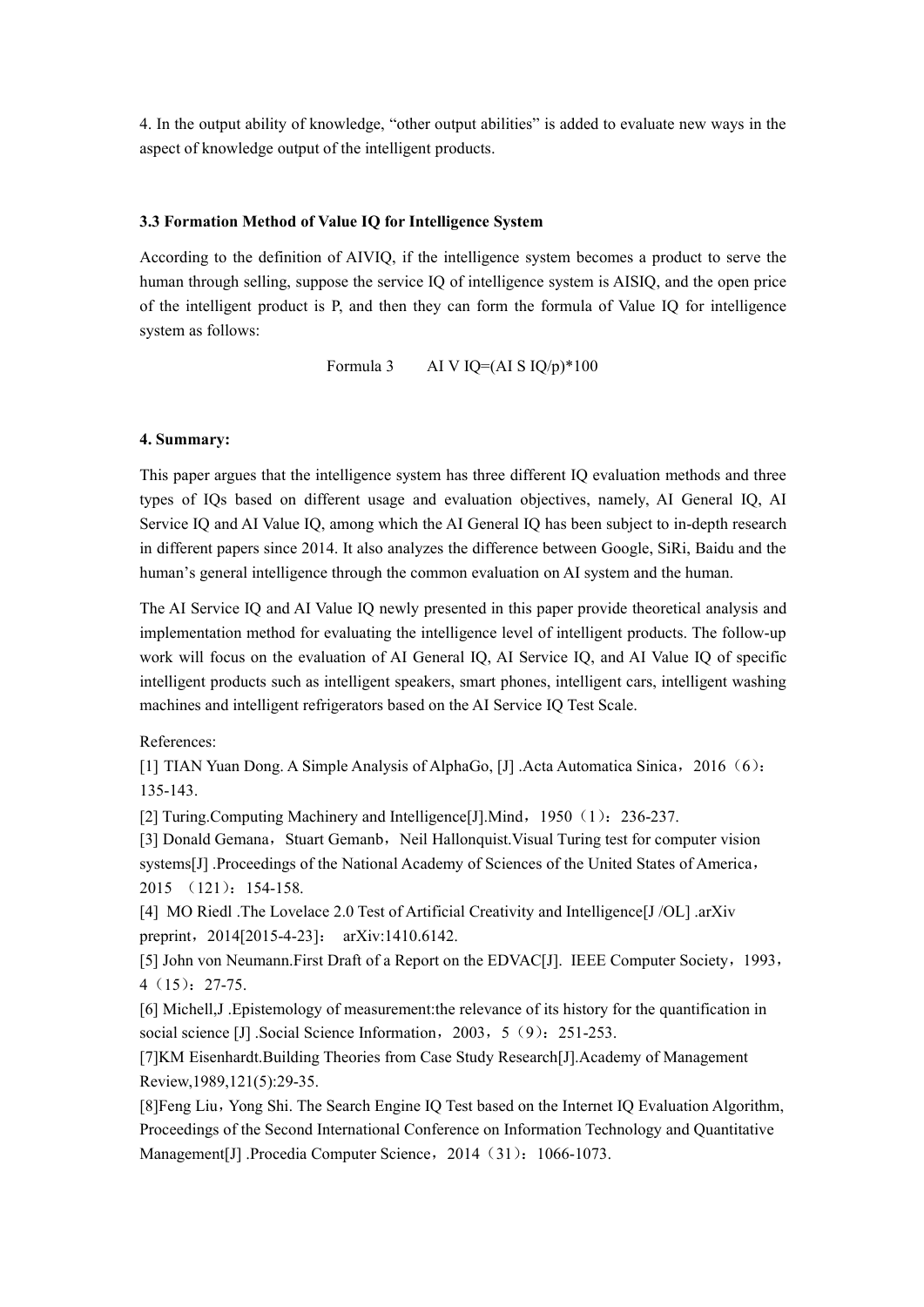[9]Feng Liu, Yong Shi ,Ying Liu.Intelligence Quotient?and Intelligence Grade of Artificial Intelligence[J].Ann. Data. Sci. (2017) 4(2):179–191.

# **Author Bio**



Liu Feng, a computer major doctor of Beijing Jiaotong University, is engaged in the research of IQ assessment and grading of artificial intelligence system and the research of the relationship between Internet, artificial intelligence and brain science. Liu Feng has published 5 pieces of SCI, EI or ISTP theses, and has written a book named <Internet Evolution Theory>.



Yong Shi, serves as the Director, Chinese Academy of Sciences Research Center on Fictitious Economy & Data Science. He is the Isaacson Professor of University of Nebraska at Omaha. Dr. Shi's research interests include business intelligence, data mining, and multiple criteria decision making. He has published more than 24 books, over 300 papers in various journals and numerous conferences/proceedings papers. He is the Editor-in-Chief of International Journal of Information Technology and Decision Making (SCI) and Annals of Data Science. Dr. Shi has received many distinguished honors including the selected member of TWAS, 2015; Georg Cantor Award of the International Society on Multiple Criteria Decision Making (MCDM), 2009; Fudan Prize of Distinguished Contribution in Management, Fudan Premium Fund of Management, China, 2009; Outstanding Young Scientist Award, National Natural Science Foundation of China, 2001; and Speaker of Distinguished Visitors Program (DVP) for 1997-2000, IEEE Computer Society. He has consulted or worked on business projects for a number of international companies in data mining and knowledge management.